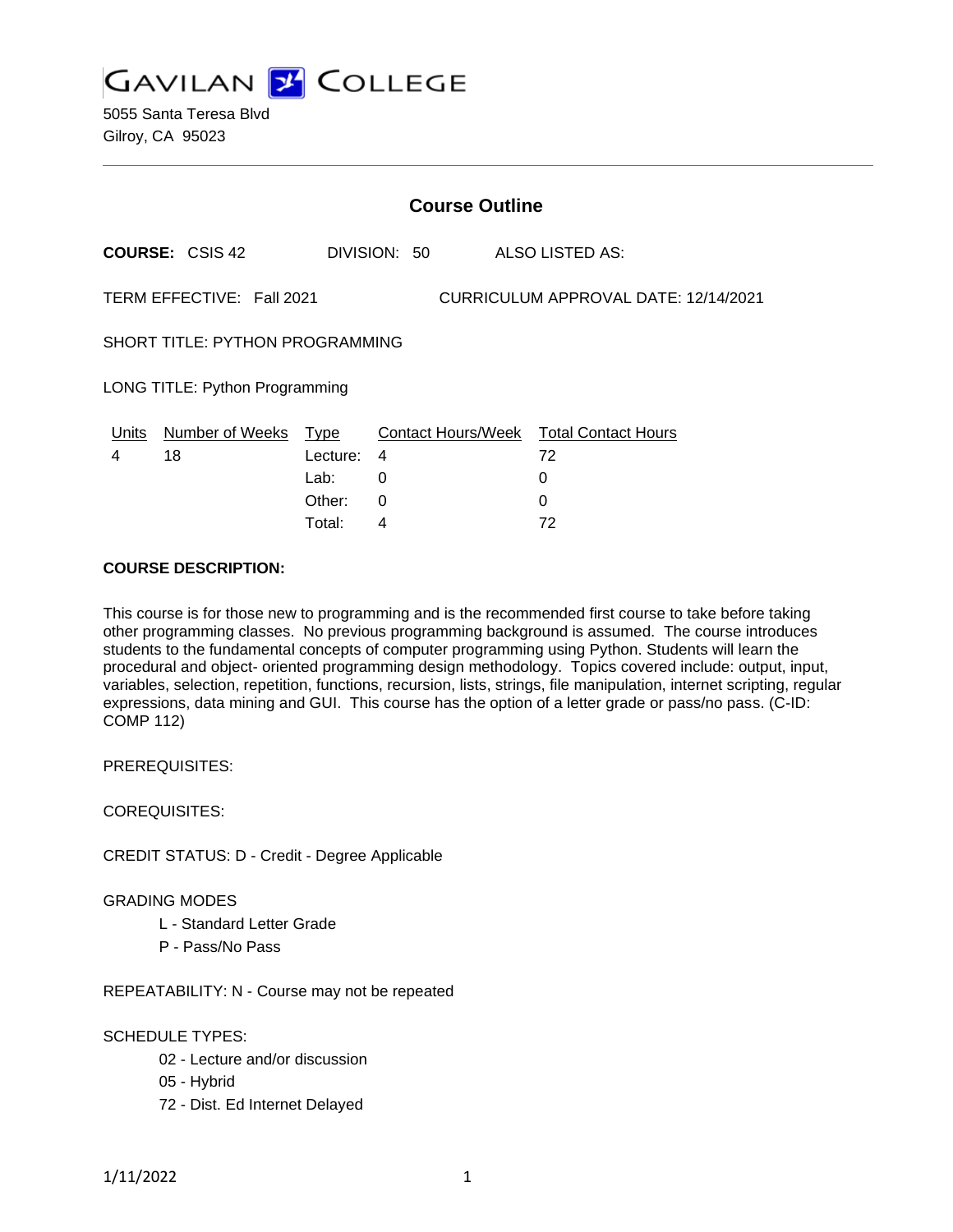# **STUDENT LEARNING OUTCOMES:**

By the end of this course, a student should:

1. Describe the software development life-cycle.

2. Describe the principles of structured programming and be able to describe, design, implement, and test structured programs using currently accepted methodology.

3. Explain what an algorithm is and its importance in computer programming.

4. Design and implement a program to solve a real-world problem using the language idioms, data structures,, and standard library.

### **COURSE OBJECTIVES:**

By the end of this course, a student should:

1. Recognize and construct common programming idioms: variables, loop, branch, subroutine, and input/output.

2. Define and demonstrate the use of the built-in data structures 'list' and 'dictionary'.

3. Apply idioms to common problems such as text manipulation, web page building, and working with large sets of numbers.

### **CONTENT, STUDENT PERFORMANCE OBJECTIVES, OUT-OF-CLASS ASSIGNMENTS**

Curriculum Approval Date: 12/14/2021

8 Hours

Lectures: Introduction to: Computer Science, Computer Systems, Phython Programming Language, and Computational Thinking. Python Data Types: Expressions, Variables, and Assignments; Strings; Lists; Objects and Classes; and Python Standard Library. Quiz and problem set.

Student Performance Objectives: Discuss the different components of a computer system including the hardware, the operating system, the network and the Internet, and the programming language used to write programs. Identify the Python programming language. Define the concept of a data type and that of an object that stores a value of a given type. Use the Python IDE interactive shell as a calculator to evaluate Python expressions, starting with simple algebraic

expressions, and execute single Python statements. Utilize the turtle graphics module to visually illustrate the concepts: objects, types, and names; data abstraction and classes; and information hiding.

10 Hours

Lectures: Imperative Programming: Python Programs, Execution Control Structures, User-Defined Functions, Phython Variables and Assignments, and Parameter Passing. Text Data, Files, and Exceptions: Strings, Revisted; Formatted Output; Files; and Errors and Exceptions.

Student Performance Objectives: Discuss how to develop Python programs. Discuss a few decision and iteration control flow structures that control whether and how many times particular statements are executed. Explain the benefits of functions. Explain the process of breaking down problems into steps that can be described computationally using Python statements. Utilize turtle graphics to illustrate code reuse, information hiding, and functional abstraction. Discuss the extensive set of string methods that give Python powerful text-processing capabilities. Describe how to read from and write to files from within a Python program. Define several patterns for reading files that prepare the file content for processing. List the common errors that can occur when working with data coming interactively from the user or from a file. Utilize the case study to showcase the text-processing and I/O concepts in the context of an application that logs accesses to files.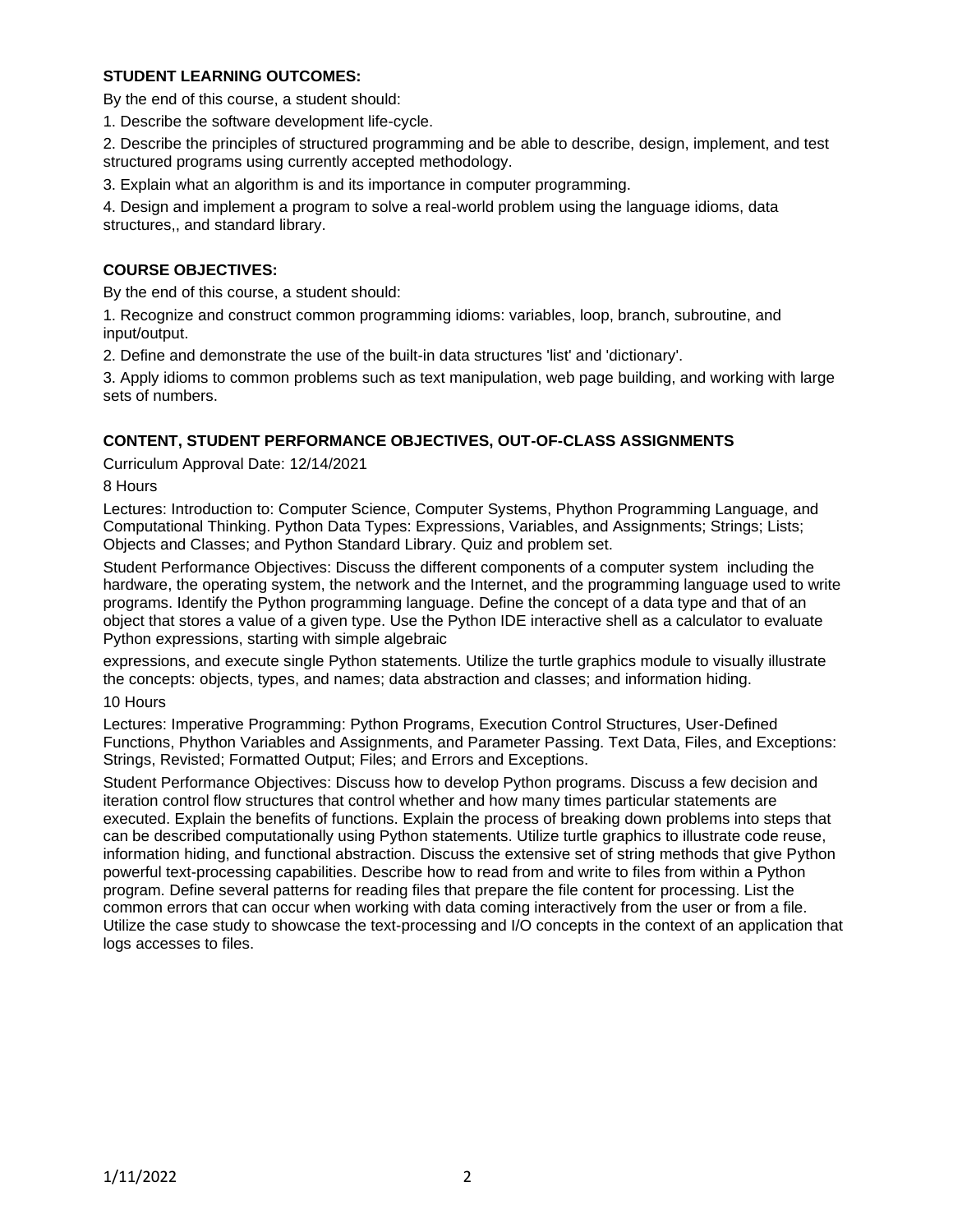### 10 Hours

Lectures: Execution Control Structures: Decision Control and the 'if' Statement, 'for' Loop and Iteration Patterns, More on Lists: Two-Dimensional Lists, 'while' Loop, More Loop Patterns, and Additional Iteration Control Statements. Containers and Randomness: Dictionaries, Other Built-In Container Types, Character Encoding and Strings, and Module 'random'. Quiz and problem set.

Student Performance Objectives: Define the 'if' statement. Explain the purpose of the 'for' loop and the 'while' loop. Discuss the different iteration patterns and describe when and how they are used. Identify the Python statements and techniques that provide control over what code blocks will be executed when, and how often. Name the other built-in container classes available in Python and describe their uses. Explain when and how to use the 'tuple'and 'set' built-in container classes. Review strings and analyze them as containers of characters. Describe encoding and decoding characters from different writing systems, including the use of Unicode. Discuss how to generate "random" numbers.

#### 10 Hours

Lectures: Namespaces: Encapsulation in Functions, Global versus Local Namespaces, Exceptional Control Flow, Modules as Namespaces, and Classes as Namespaces. Object-Oriented Programming: Defining a New Python Class, Examples of User-Defined Classes, Designing New Container Classes, Overloaded Operations, Inheritance, and User-Defined Exceptions. Midterm exam and problem set.

Student Performance Objectives: Explain the purpose of namespaces. Discuss the concepts and techniques that deal with program design. Review the main benefits of functions. Describe how to develop new Python classes. Explain the benefits of the object-oriented programming (OOP) paradigm and discuss core OOP concepts. Utilize the case study to learn how to make a container class feel more like a built-in class. Use the case study to enable indexing of items in the container and enabling iteration, using a 'for loop', over the items in the container.

### 12 Hours

Lectures: Graphical User Interfaces: Basics of 'tkinter' GUI Development, Event-Based 'tkinter' Widgets, Designing GUIs, and OOP for GUIs. Quiz and problem set.

Student Performance Objectives: List the reasons for using a GUI. Discuss the GUI API for Python - 'tkinter'. Illustrate how to facilitate the geometry specification of more complex GUIs by organizing the widgets in a hierarchical fashion. Describe how to define the handlers that are executed in response to user-generated events such as mouse button clicks, mouse motion, or keyboard key presses. Use the context of GUI development to showcase the benefits of OOP. Describe how to develop GUI applications as new widget classes that can be easily incorporated into larger GUIs. Apply OOP concepts such as class inheritance, modularity, abstration, and encapsulation. Utilize the case study to implement a basic calculator GUI. Use OOP techniques to implement it as a user-defined widget class, from scratch. Explain how to write a single event-handling function that handles many different buttons.

## 10 Hours

Lectures: Recursion: Introduction and Examples, Run Time Analysis, and Searching. Quiz. Project proposal - describe the program you will design, implement and test, using Python, to solve a real-world problem.

Student Performance Objectives: Discuss when recursion should and should not be used. Analyze several fundamental search tasks. Describe how namespaces and the program stack support the execution of recursive functions. Develop recursive functions for a variety of problems, such as the visual display of fractals and the search for viruses in the files of a filesystem. Apply recursion to solve the Tower of Hanoi problem and develop a graphical tool, using OOP techniques and the 'turtle' graphics module, to visualize the solution.

#### 10 Hours

Lectures: The Web and Search: The World Wide Web, Python WWW API, and String Pattern Matching. Student Performance Objectives: Describe the three core WWW technologies, the Python Standard Library web APIs, and the algorithms that can be used to develop such applications. Apply the Python Standard Library APIs to download a web page HTML source file and parse it to obtain the web page content. Practice using the tools that recognize string patterns in texts: regular expressions and the Standard Library module 're'. Utilize the case study to develop a web crawler; which will access, search, and collect data hosted on the World Wide Web.

#### 2 Hours

Written Final Exam.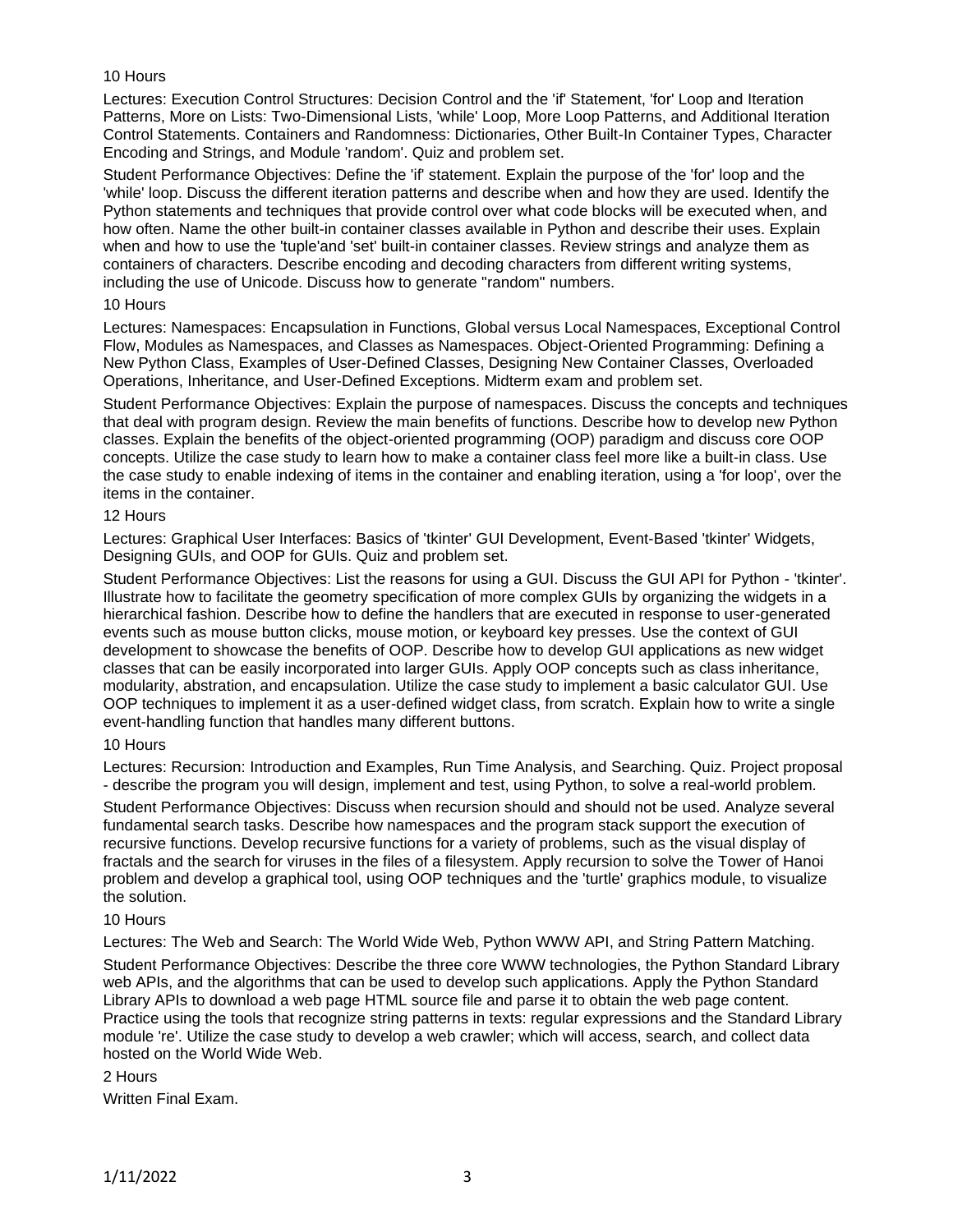## **METHODS OF INSTRUCTION:**

Lectures, Computer Demonstrations, Case Studies.

#### **OUT OF CLASS ASSIGNMENTS:**

Required Outside Hours 16

Assignment Description

Out of Class Assignments: Read Introductory chapter. Read chapter on Python Data Types. HW: Explore Python.org website and the resources and documentation therein. Download a Python IDE on your computer, choose the appropriate installer for your system, and complete the installation.

Required Outside Hours 20

Assignment Description

Out of Class Assignments: Read chapter on Imperative Programming. Read chapter on Text Data, Files, and Exceptions. HW: Write simple interactive programs that use built-in functions 'print ( )', 'input ( )', and 'eval ( )'. Create programs that execute differently depending on the input entered by the user. Format output using features of the 'print ( )' function and the string 'format ( )' method.

Required Outside Hours 20

Assignment Description

Out of Class Assignments: Read chapter on Execution Control Structures. Read chapter on Containers and Randomness. HW: Programming problems utilizing the concepts covered in lecture.

Required Outside Hours 20 Assignment Description

Out of Class Assignments: Read chapter on Namespaces. Read chapter on Object-Oriented Programming. HW: Programming problem concepts covered in lecture. Required Outside Hours 24 Assignment Description

Out of Class Assignments: Read chapter on Graphical User Interfaces. HW: Implement function 'cal ( )' that takes as input a year and a month (a number between 1 and 12) and starts up a GUI that shows the corresponding calendar.

Required Outside Hours 20 Assignment Description

Out of Class Assignments: Read chapter on Recursion. HW: Programming problems using recursion. Required Outside Hours 20 Assignment Description

Out of Class Assignments: Read chapter on The Web and Search. HW: Do related programming problems. Required Outside Hours 4 Assignment Description Study for written final.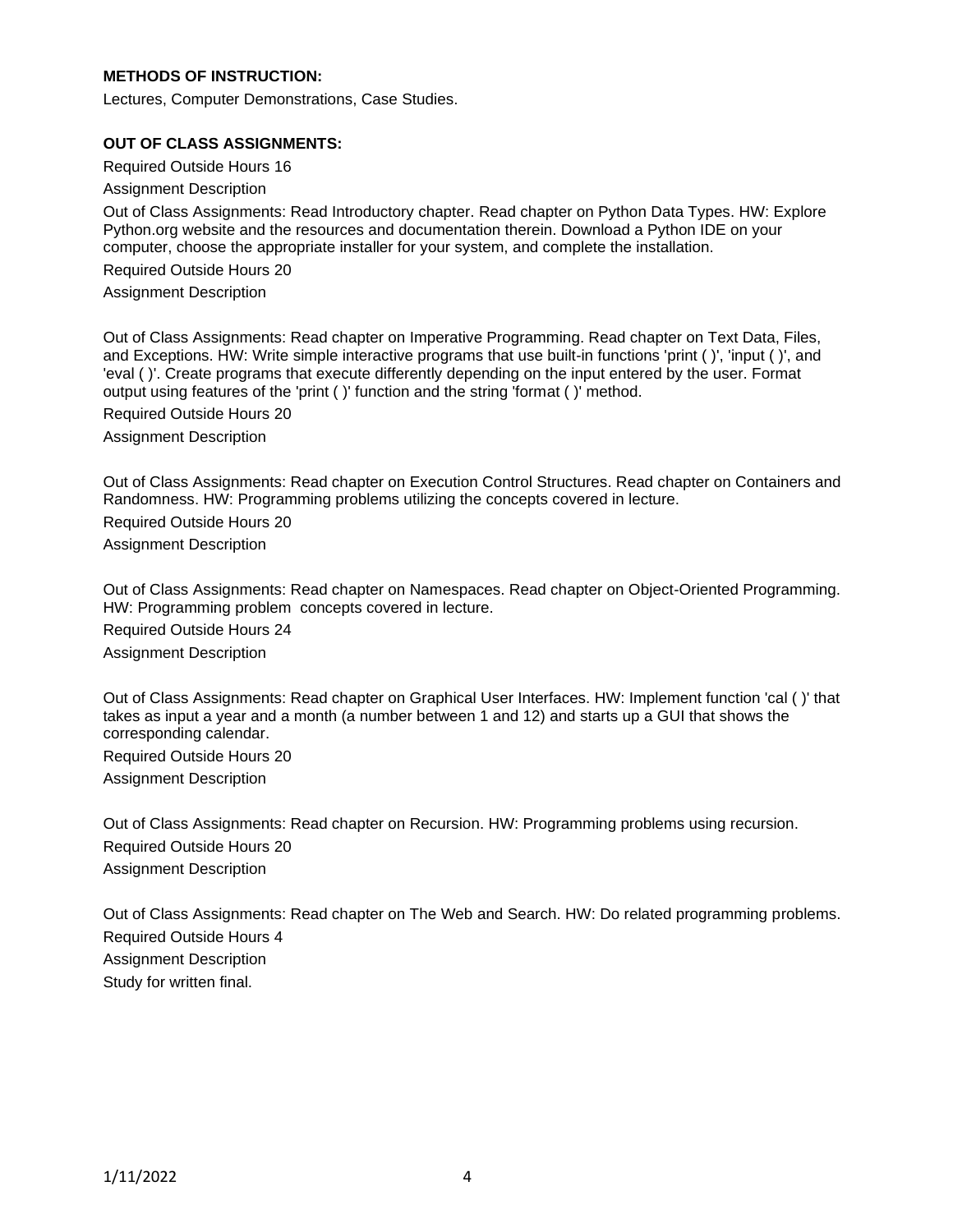# **METHODS OF EVALUATION:**

Writing assignments Evaluation Percent 10 Evaluation Description Percent range of total grade: 10% to 20% Written Homework, Other: Project

Problem-solving assignments Evaluation Percent 50 Evaluation Description Percent range of total grade: 40% to 60% Homework Problems, Quizzes, Other: Case Studies

Skill demonstrations Evaluation Percent 30 Evaluation Description Percent range of total grade: 20% to 50% Performance Exams

Objective examinations Evaluation Percent 10 Evaluation Description Percent range of total grade: 10% to 30% Multiple Choice, True/False, Matching Items, Completion

#### **REPRESENTATIVE TEXTBOOKS:**

Think Python, 2nd Edition, Downey, Allen B., Green Tea Press, 2016. ISBN: Rationale: This is the latest edition of this book. When the 3rd edition is released it will be adopted. This book is also used by area colleges such as DeAnza College.

12th Grade Verified by: MS Word